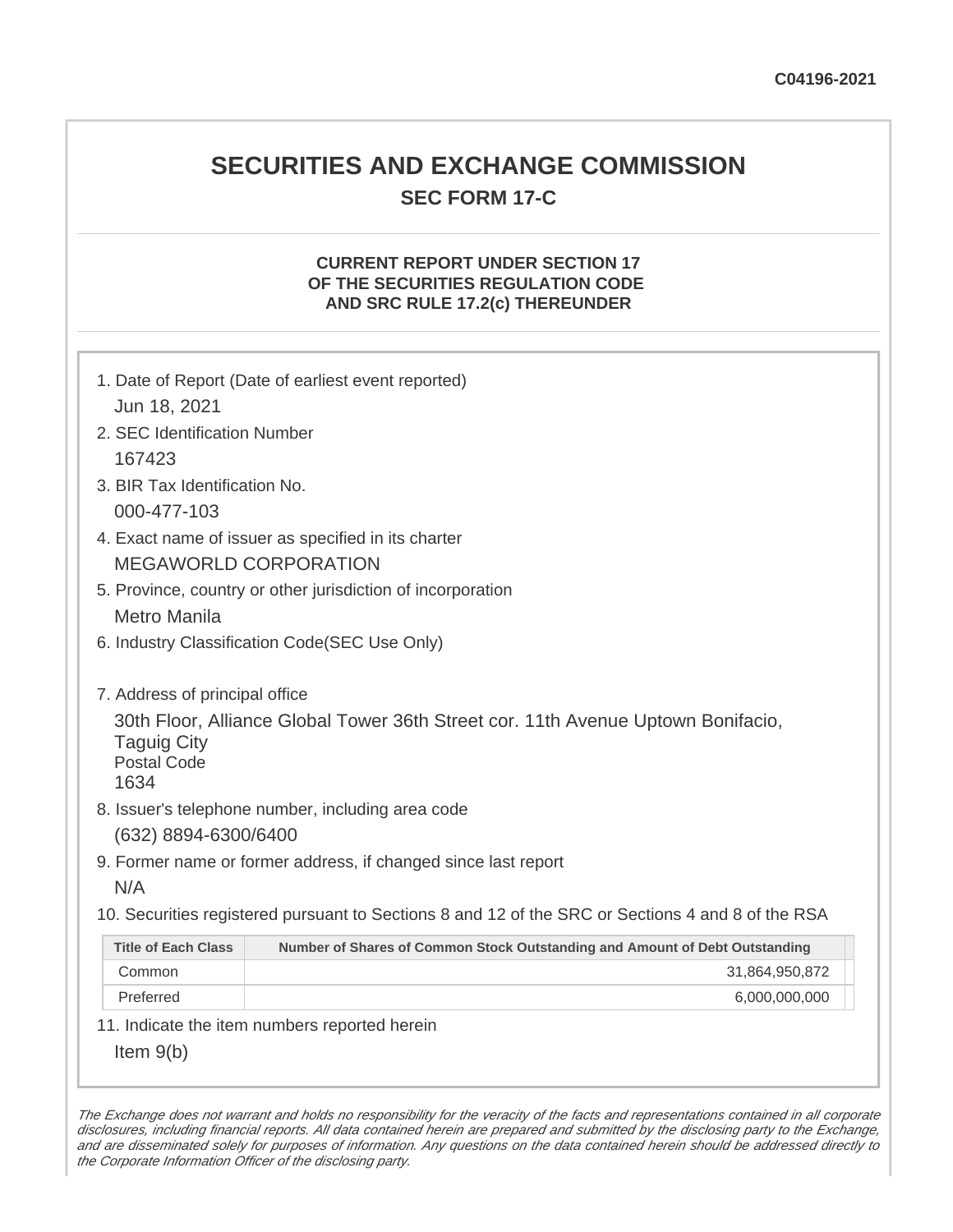

# **Megaworld Corporation MEG**

**PSE Disclosure Form 4-31 - Press Release References: SRC Rule 17 (SEC Form 17-C) Section 4.4 of the Revised Disclosure Rules**

**Subject of the Disclosure**

Press Release: MEGAWORLD LINES UP 21 MAJOR PROJECTS ACROSS THE COUNTRY TO FURTHER BOOST RENTAL INCOME PORTFOLIO

**Background/Description of the Disclosure**

Please see attached Press Release.

**Other Relevant Information**

None

**Filed on behalf by:**

**Name** Anna Michelle Llovido **Designation Corporate Secretary**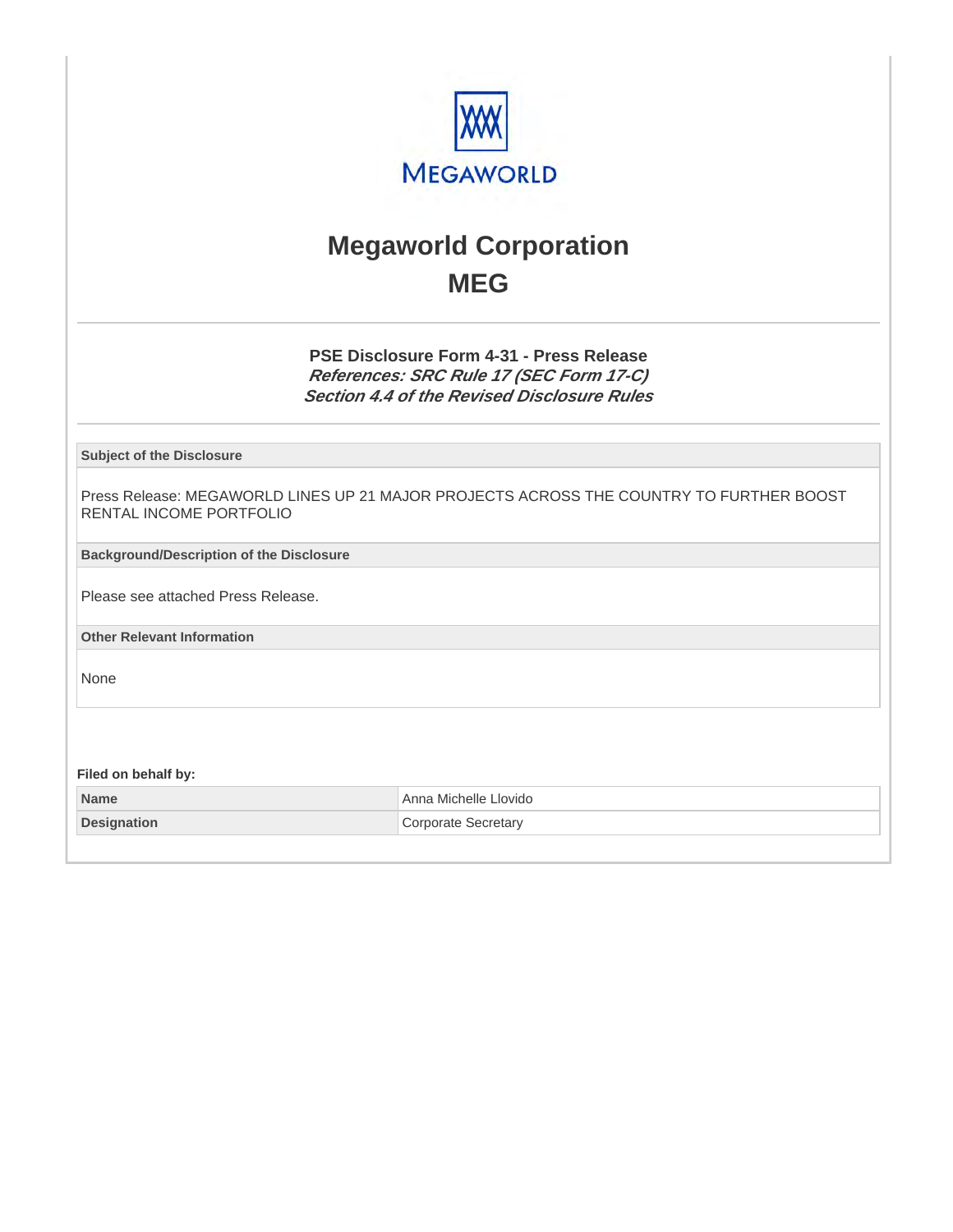#### **SECURITIES AND EXCHANGE COMMISSION SEC FORM 17-C CURRENT REPORT UNDER SECTION 17 OF THE SECURITIES REGULATION CODE AND SRC RULE 17.2 (c) THEREUNDER**

#### 1. **18 June 2021**

Date of Report

- 2. SEC Identification Number: **167423** 3. BIR Tax Identification No: **000-477-103**
- 4. **MEGAWORLD CORPORATION**  Exact name of Issuer as specified in its charter
- 5. **Metro Manila** Province, Country or other jurisdiction of incorporation or organization
- 6. (SEC Use Only) Industry Classification Code
- 7. **30th Floor, Alliance Global Tower 36th Street cor. 11th Avenue Uptown Bonifacio, Taguig City 1634** Address of principal office
- 8. **(632) 8894-6300/6400**  Issuer's telephone number, including area code
- 9. Securities registered pursuant to Sections 8 and 12 of the SRC or Sections 4 and 8 of the RSA

Title of Each Class Number of Shares of Stock Outstanding

**Common 31,864,950,872 Preferred 6,000,000,000 Total 37,864,950,872**

#### 10. **Item 9(b)**

Please see attached Press Release.

#### **SIGNATURE**

Pursuant to the requirements of the Securities Regulation Code, the Issuer has duly caused this report to be signed on its behalf by the undersigned hereunto duly authorized.

#### **MEGAWORLD CORPORATION**

*ISSUER AND RESIDENT CONTINUES* 

By:  **DR. FRANCISCO C. CANUTO**  Senior Vice President and Corporate Information Officer 18 June 2021